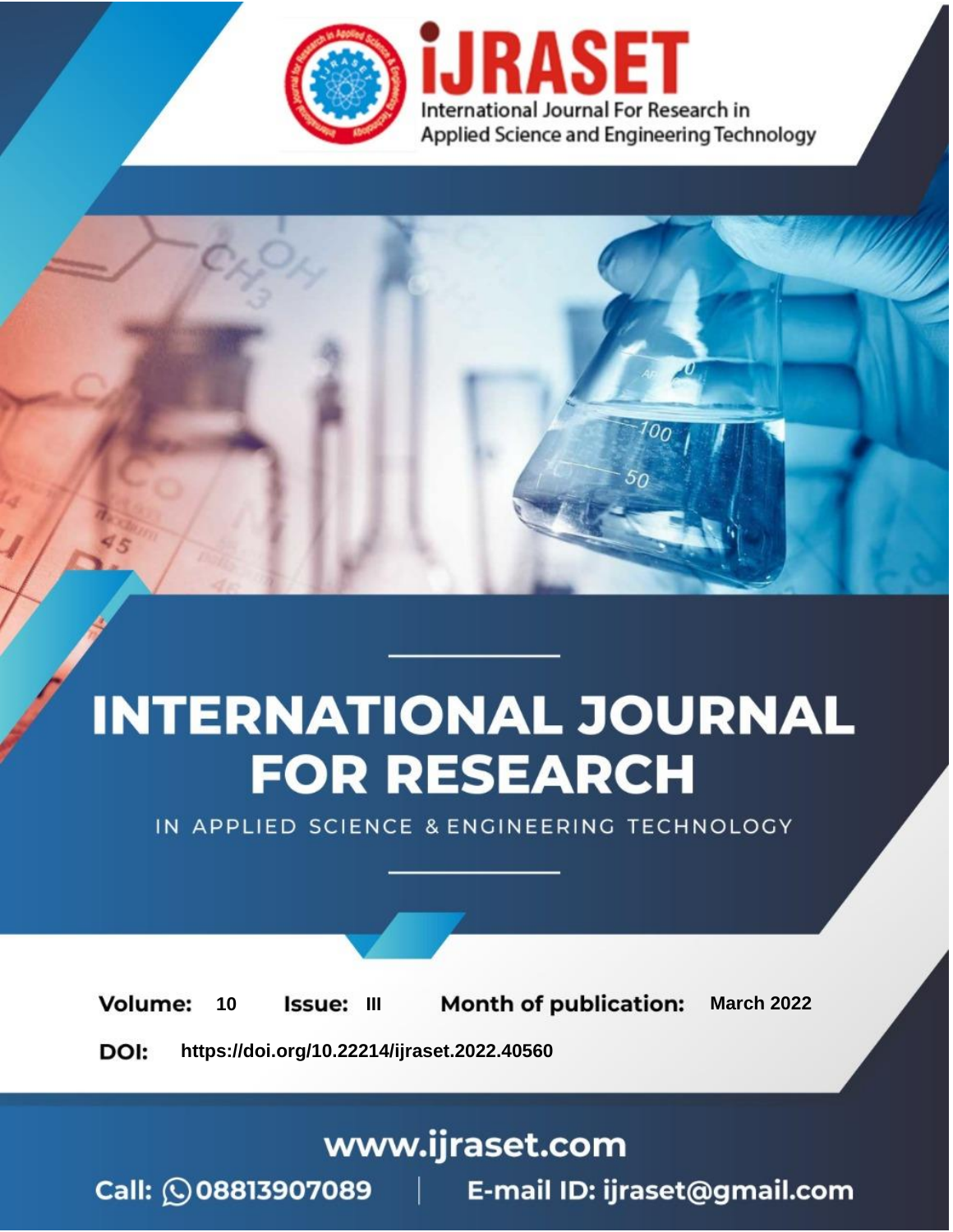

### **A Review Paper on Intelligent Home Automation Using Goggle Assistant**

Miss. Sanjana Nardelwar<sup>1</sup>, Mr. Saket Junghare<sup>2</sup>, Mr. Aditya Dhawale<sup>3</sup>, Miss Nayan Gokhale<sup>4</sup>, Prof. Mohammad Hassan<sup>5</sup>, Dr. Neetu Gyanchandani<sup>6</sup>

*1, 2, 3, 4, 5Department of Electronic and Telecommunication, J D College of Engineering & Management, Nagpur, Maharashtra <sup>6</sup>HOD, Department of Electronic and Telecommunication, J D College of Engineering & Management, Nagpur, Maharashtra*

*Abstract: We are living in a world that's fleetly evolving in terms of automation. Automation is the capability to record events for bias connected to a original network or the Internet through time- related or encouragement- started programs. Smart energy effective intelligent home automation system is proposed that can pierce and control home appliances from every corner of the world. In order to make the operation more stoner friendly,web grounded and android grounded technologies have gained their significance in this slice edge technology. Determining the operating time of home appliances requires tuning a number of parameters according to the available energy supplied to the smart home. The seeing of colorful variables outdoors is done using the NodeMCU-ESP8266 microcontroller board, which allows real time data seeing. Home automation is grounded on multimodal operation which can be operated using the stoner's voice recognition commands using Google Assistant or through web grounded operation and It's using MQTT is presented for transferring entering data from detectors. Wireless networks enable multiple electronics widgets to use the same network connection without physical contact. It enables mobile widgets similar as smart phones, laptops, iPods and tablets to mobile freely within the content space and still maintain connectivity to the network.*

*Keywords: Home Automation, Node MCU (ESP8266), Internet of Things (IoT), Google Assistant, Voice Control, Smartphone.*

#### **I. INTRODUCTION**

IoT or Internet of Things is forthcoming technology that allows us to control tackle bias via the Internet. Then we aspiration to use IoT to control home appliances, therefore automating ultramodern homes via the Internet. IoT bias can connect to pall networks over the Internet using regulators capitals and routers.

Hourly, it's indeed more delicate to imagine the technology demanded to make a home automation platform. Home automating is a process of managing home appliances using multiple control ways where a single device is used to control multiple effects in the home similar as turning on and off different appliances, temperature monitoring, Fire admonitions, TVs, garage doors, lights, washing machines, etc. Recent developments in technology that allow the use of wireless control surroundings similar as Bluetooth andWi-Fi have enabled different bias to have the capability to connect to each other.

To carry out the automation process, we used Node MCU, a popular open source IoT platform. Different factors of the system will use different transmission modes that will be enforced by the stoner to communicate control of the outfit to the factual outfit via the knot MCU. The main control system applies wireless technology to give remote access from the smart phone. We're using a pall grounded communication which will add to the practicality of the design by enabling unrestricted access of bias to the stoner irrespective of the distance factor. We handed the data transmission network to make a robust automation. The system aims to control electrical outfit and outfit with a fairly low- cost design, stoner-friendly interface and ease of installation. To increase the standard of living, the bias need to be completely automated without any stoner intervention in any form. Energy saving is one of the important benefits of automating home appliances.



Fig 1. IoT based Monitoring System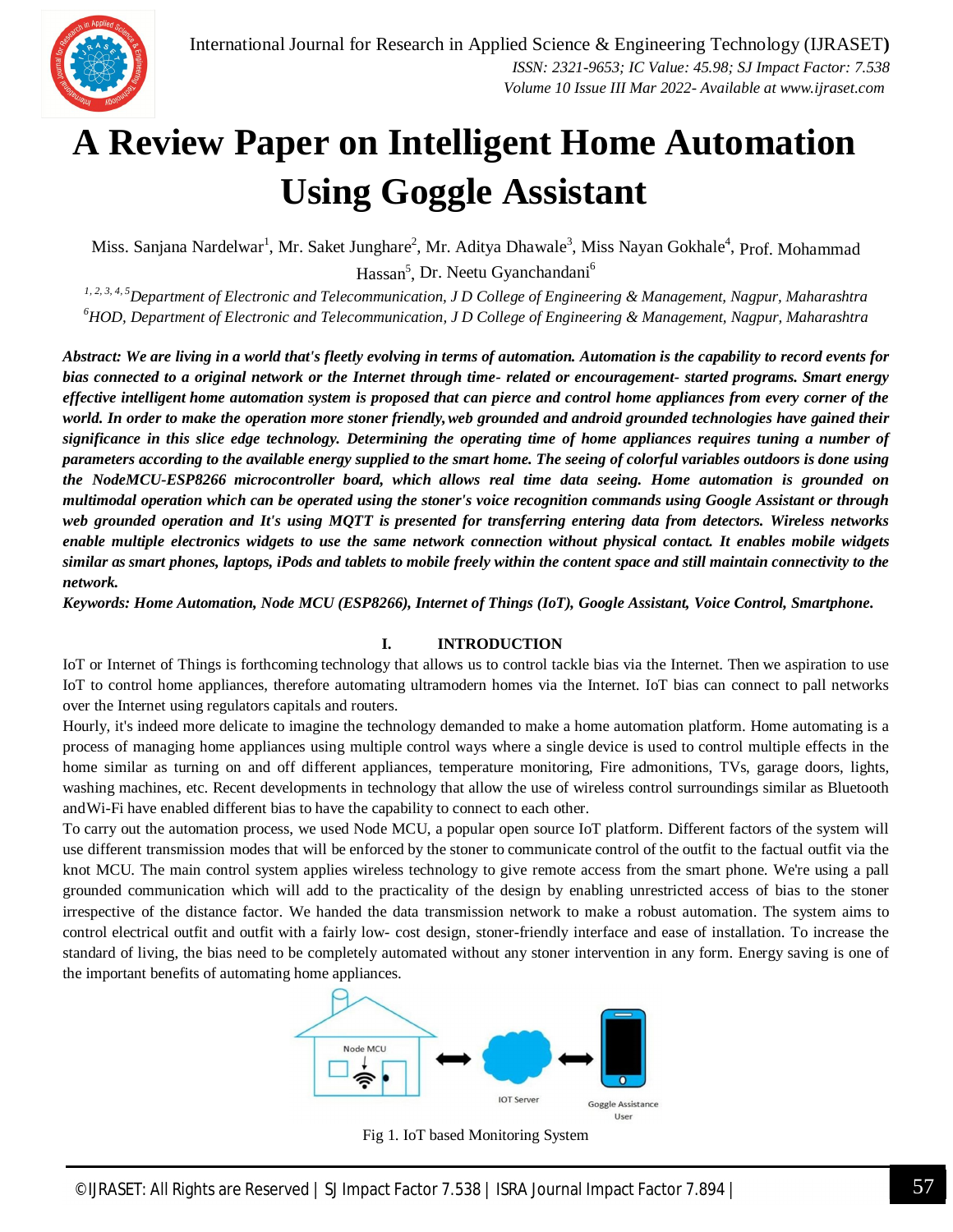

 *ISSN: 2321-9653; IC Value: 45.98; SJ Impact Factor: 7.538*

#### *Volume 10 Issue III Mar 2022- Available at www.ijraset.com*

#### **II. LITERATURE SURVEY**

*1) Satyendra K. Vishwakarma, BabitaKumari, Prashant Upadhyaya and Arun Kumar Mishra "Smart Energy Efficient Home Automation System Using IoT".*

In this paper, it shows as an illustration the main control unit that we designed for the smart home. Originally, by using IoT connectivity, it can fluently cover and pierce our smart home from anywhere, which will surely prove to be energy effective. Secondly, this act is a helping hand for old age and else abled persons. He presented a step-by- step process of a Smart Home Automation Controller Unit. With the help of Design Control Unit, home appliances can be converted into smart and intelligent bias using IoT. Home automation using MQTT is presented for transferring entering data from detectors. For this the Raspberry Pi is used as the gateway to pierce the data from the detector which is used to measure the temperature and moisture of the room. Therefore, druggies can pierce and control their smart home using Google Assistant and a web grounded service using an IoT grounded operation that uses Adafruit and IFTTT to maintain the communication link. After successful connection, druggies will be suitable to pierce their smart home appliance using IFTTT statement command. It'll be penetrated through Adafruit to produce connectivity between Google Assistant and the NodeMcu which is the main control unit of smart home automation.

*2) HimanshuSingh , Vishal Pallagani, VedantKhandelwal and Venkanna U. "IoT based Smart Home Automation System using Sensor Node".*

The detector knot senses real- time changes in all the variables in the room using colorful detectors. The microcontroller assimilate the detector data and also triggers the relays associated with the bias, therefore automating them without any stoner intervention. A smart home integrates colorful electrical appliances in the home and automates them with or without minimum stoner intervention. It gives a significant change in mortal life which gives smart operation of home appliances. This inspired us to develop a new result that uses colorful detectors like LM35, IR Sensor, LDR Module, Node MCU ESP8266, and Arduino UNO for some home appliances like lighting, suckers, door chambers, energy consumption and gas Controls the position of the cylinder. All these detector bumps will be connected to the MCU ESP8266 or Arduino Uno which will reuse the readings entered by the detector and control the relays connected to the bias. CT detectors are regularly used to measure the energy consumed in the home and streamlined in the database. A cargo detector has also been added from the Arduino which monitors the quantum of LPG in the cylinder. The proposed result uses detectors and detects the presence or absence of a mortal object in the schoolwork.

*3) Majid Al-Kuwari, Abdulrhman Ramadan, Yousef Ismael, Laith Al-Sughair, Adel Gastli, Senior Member, IEEE, MohieddineBenammar, Senior Member, IEEE "Smart-Home Automation using IoT-based Sensing and Monitoring Platform".*

This paper presented a simple and flexible design for solar house monitoring and automation. Home automation systems using IoT correspond of two major corridor. The first part is the seeing and data accession part. This is done by placing detectors or bias, also called lacerations, at multiple locales throughout the home to measure and collect asked information similar as temperature, moisture, or lux.

The alternate part of the system is data processing. Detectors give data in raw form. These data are transferred to the processor through transmission, wired connection or wireless. Further functionality and smartness can also be added to the being system to allow the in house automation system to be developed, acclimated and developed on its own using advanced artificial intelligence. The proposed design of smart solar home is veritably flexible and can be fluently expanded and enforced in large structures by adding the number of detectors, measured parameters and control bias.

*4) M. EbrahimAbidi, Ani Liza Asnawi , N.FM.Azmin, A.Z.Jusoh, S. Noorjannah Ibrahim, Huda AdibahMohdRamli, Norun Abdul Malek "Development of Voice Control and Home Security for Smart Home Automation".*

This paper presents remote development of voice control and home security for a smart home automation system using Arduino mega, GSM SIM900A, bluetooth module and HC- SR04 ultrasonic detector. The system was intended to control four home appliances similar as Television, LED, Addict and CFL using voice and this has been achieved successfully. The delicacy of the HC-SR04 detector for object discovery was tested and anatomized 39 times and the readings were also recorded from the arduino periodical examiner.

Testing has shown delicacy for our voice recognition operation. The results showed that the Voice app wasn't suitable to fete all types of pronunciation with 100 delicacy. Testing has shown delicacy for our voice recognition operation.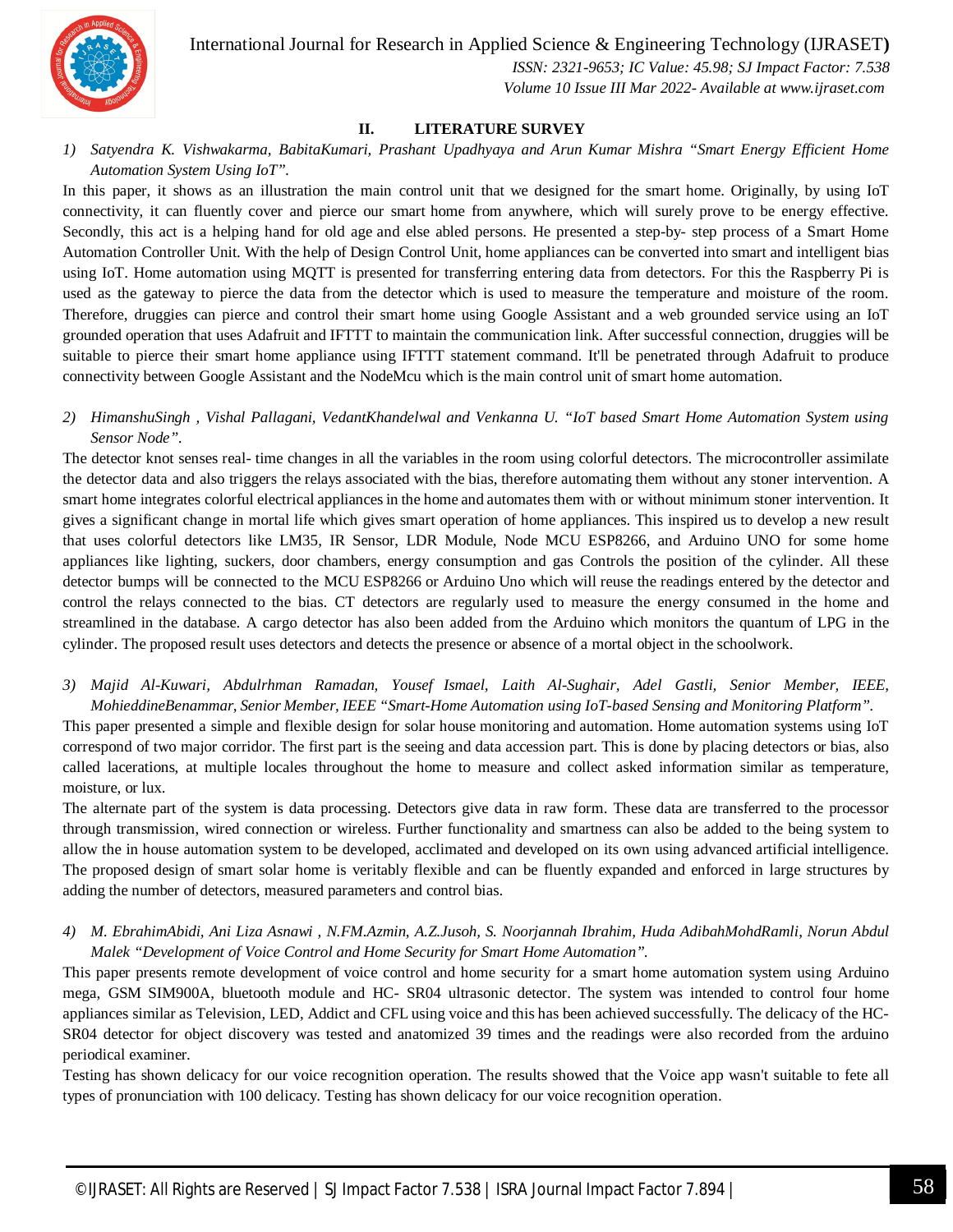

 *ISSN: 2321-9653; IC Value: 45.98; SJ Impact Factor: 7.538*

 *Volume 10 Issue III Mar 2022- Available at www.ijraset.com*

*5) Juan Celis ,Rodrillo Llanos , Sergio Castro , Sergio Sepúlveda , Byron Medina Department,Dinael Guevara, Luis Camargo, Jorge Gómez "Voice processing with Internet of Things for a home automation system".*

The recognition was based on a computational intelligence implemented in the Raspberry Pi,C+ embedded system, which is controlled by voice using the"Command Control" system from a mobile operation erected in Android Studio, which allows, in addition to entering and transferring commands. Allows to cover the real time status of connected bias through a database. The Raspberry Pi has installed FTP service that allows to admit voice commands transferred over the Internet from mobile operations via socket communication. When starting to execute the algorithm, the first thing that computational intelligence does is to change the format of the entered audio train, which due to toolkit conditions converts. Also the algorithm executes the voice recognizer, which compares characteristics similar as abecedarian frequence and spectral content, pronunciation, diction and tone of the audio signal with those of our aural and language models trained and erected.

*6) MURAD KHAN, JUNHO SEO, AND DONGKYUN KIM "Real-Time Scheduling of Operational Time for Smart Home Appliances Based on Reinforcement Learning".*

Offer for real- time scheduling of operating time of home appliances grounded on well- known value iterative underpinning learning called Quality Learning (RSOTHA- QL). Simulations and trials are done in a smart home script involving a single stoner and multiple bias. Smart homes of the future will include multiple detectors controlling colorful conditioning, from security to maintaining proper use of energy. Vaticination models of prognosticating unborn powers bear perceptive analysis of system vaticination delicacy. The demand for energy is adding every day and therefore its cost for one generation is adding. The results show that the Stackelberg game theorem optimizes the cargo among available followers while controlling for the leader's real- time price. The single smart home geography has been considerably studied during the last decade. In a single stoner smart home script with multiple bias, scheduling is primarily grounded on the time a device operates. The cue literacy model is used to optimize the power consumption of smart homes by modeling system state, conduct, and award criteria. In addition, the agent is programmed with these countries, functions and prices grounded on power standing and exertion time or operation time of outfit. A particular action can be performed in a state if its price is lesser than that of other conduct. In this exploration work, countries, tasks and prices are defined to model the problem of cue literacy in a single stoner smart home script. The power standing of the outfit running at a time t is represented with a double representation.

#### **III. INTELLIGENT HOME AUTOMATION**

#### *A. Intelligent Home Automation System*

Home automation has been on the rise in the last many times. With the ever- evolving technology, there have been smarter and more advanced results in the field of home automation. IoT grounded operation has also handed smash for aged people and person with any kind of disability. Wired detector systems are more delicate to handle and bear a lotof wiring to the detectors at different locales. In a developing country like India, where people have busy life schedules, effective energy savings and furnishing comfort at low prices and high effectiveness are of consummate significance. Each device can be connected and controlled ever by a defended channel using Wi-Fi or the Internet, through software operations, from outdoors or outdoors. The system is designed to be used for all orders of people and is especially used to give help and support for the requirements of the senior and those with physical disabilities. Voice and touch control home automation was conducted using Arduino Uno as the original regulator, bluetooth module connects the HC- 05 Arduino to the Android operation, using the relay as a switch to turn on/ off home appliances and servo and stepper motors are used to open and close curtains. Consummation of home appliances remote control system by mortal voice comes to people with special requirements especially the senior and impaired to move autonomously.

#### *B. System Design*

*1) NodeMCU (ESP8266):* NodeMCU (ESP8266) is an open source firmware that provides inflexibility to make IoT grounded operations. The easiest way to program a NodeMCU is through the Arduino IDE. It requires the Arduino IDE to be installed by installing the board support train for the NodeMCU. Detectors, videlicet Light Detector, IR Sensor and Temperature Sensor are connected to the NodeMCU ESP8266. Detectors admit data from home terrain variables and shoot the data to the NodeMCU. NodeMCU has gained its fashionability due to its low cost and Wi-Fi enabled features. The control system via IoT was also enforced and tested. The NodeMCU regulator periodically reads a numeric command value from one of the EmonCMS bumps. The biggest advantage of the NodeMCU over other options is the significantly lower price for a regulator that can connect directly to the Internet using Wi-Fi without the need for any fresh peripherals within the module. One issue is that the NodeMCU board has only one analog input, which limits its operations as a single data covering system. The collected data can be displayed, stored or reused and used to control bias in the home.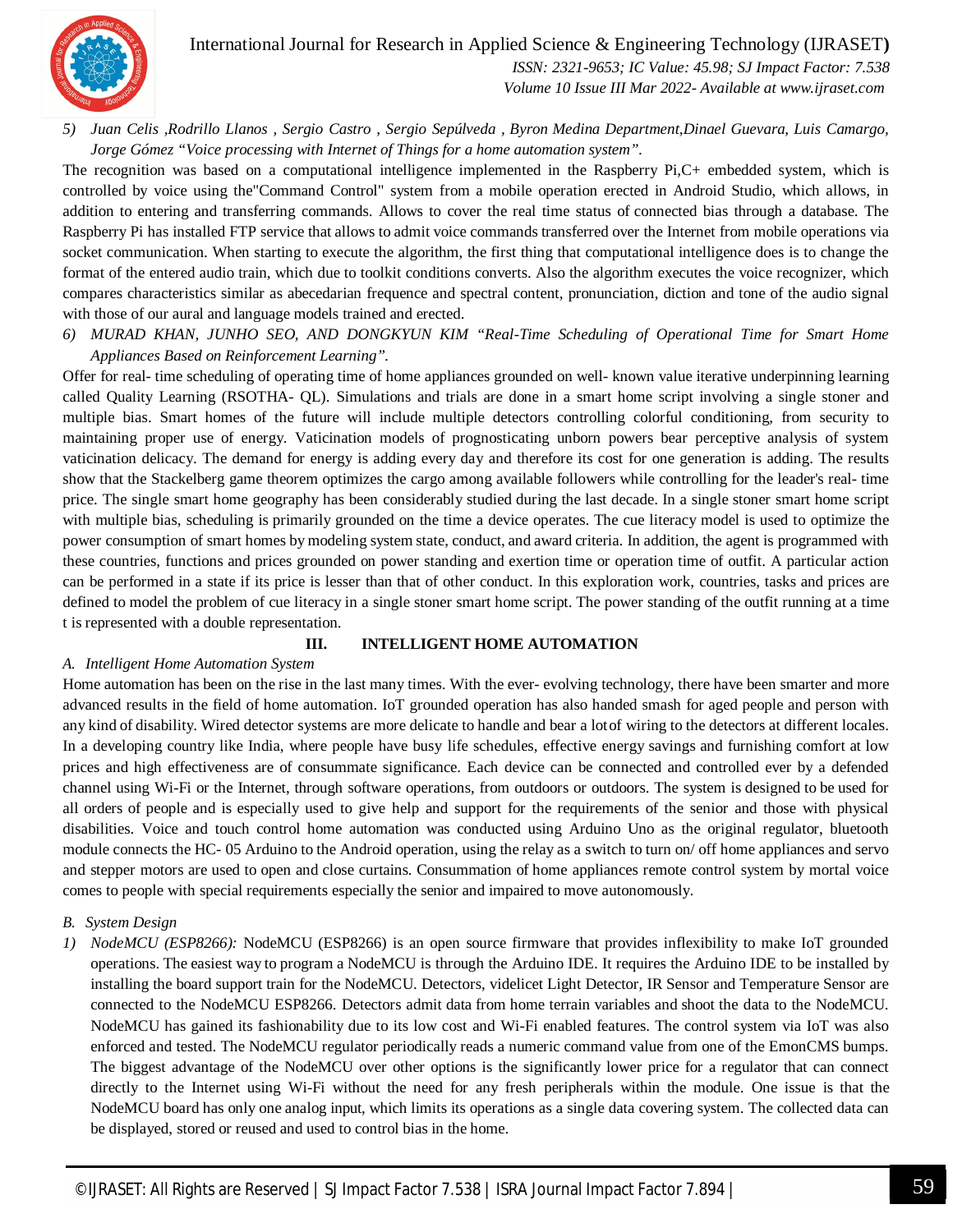

International Journal for Research in Applied Science & Engineering Technology (IJRASET**)**  *ISSN: 2321-9653; IC Value: 45.98; SJ Impact Factor: 7.538 Volume 10 Issue III Mar 2022- Available at www.ijraset.com*

*2) Arduino Uno:* Arduino is a tool for making computers that can smell and control further of the physical world than your desktop computer platform grounded on a simple microcontroller board, and a development terrain for jotting software for the board. It's an open- source physical computing. Arduino Uno is a microcontroller board grounded on the ATmega328P microprocessor. It's a fairly compact and easy to handle the device with numerous processing capabilities. Arduino systems can be stand- alone, or they can communicate with software running on your computer. The Arduino can be programmed using the Arduino IDE which is grounded on the C programming language. Arduino is a tool for erecting computers that can understand and control the physical world further than your desktop computer platform grounded on a simple microcontroller board, and a development terrain for jotting software for the board. It's an open- source physical computing. Arduino Uno is a microcontroller board grounded on the ATmega328P microprocessor. It's fairly compact and easy to handle device with multiple processing capabilities. Arduino systems can be stand- alone, or they can communicate with software running on your computer. Only C programming language has been used in Arduino IDE.

#### *C. Data Operating Standard or Protocol*

With the development of smart phones and tablets and the development of colorful communication technologies similar as Wi-Fi, Bluetooth and ZigBee, we've truly gained the capability to connect to our home networks while down. These data communication technologies are popular due to their low power consumption and ease of perpetration.

- *1) Wifi:* Presently, the most common Wi-Fi standard used in homes and numerous businesses is802.11 n, which provides a limit of hundreds of megabits per second, which is fine for train transfers but too high a power demand for numerous IoT operations. consumption may do. Low frequentness can travel further and pass through solid objects more fluently, but the trade-off is that they may not shoot as important data. Wi-Fi connectivity is one of the most popular IoT communication protocols, frequently an egregious choice for numerous inventors, especially given the vacuity of Wi-Fi in home surroundings within LANs. Internet of Effects (IoT) bias that use the WiFi protocol don't bear any fresh tackle to get started. Plug in the new device, launch a sellersupplied operation or web cybersurfer.
- *2) Bluetooth:* The new Bluetooth Low-Energy (BLE) or Bluetooth Smart, as it's now ingrained is an important protocol for IoT operations. Importantly, while it offers the same range as Bluetooth, it's designed to offer significantly lower power consumption. Bluetooth grounded remote home automation frame can be executed with minimum cost and can be fluently installed at home. Bluetooth is a short range IoT communication protocol technology that's deeply bedded in numerous consumer product requests and computing. It's chosen as a wireless communication tool between mobile, microcontroller and Hidden Markov Model (HMM), which is used to fete mortal voices.

#### **IV. METHOLOGY**

#### *A. Data Operating Standard or Protocol*

Voice control smart home automation is enforced and tested. We can interact with the Google Assistant using voice and it can search the internet, schedule events, set admonitions, control operations. Tackle factors of this system include Android phone, Arduino Mega, HC-05 bluetooth module, four channel relay module and four different multicolored bulbs. Voice mode is used to control home appliances using voice commands.

Using the smartphone's inbuilt microphone, the operation creates an intent that fetches the speech data to a Google which responds with a string of data.

The string data is further anatomized and also reused. Selection of system factors, accession and recognition of voice commands, control algorithms for voice processing and perpetration of the system in the favored terrain. Factors were named for integration of voice processing and home automation systems with the Internet of Effects. Google Assistant is used to control/ cover our smart home and in case of noisy background home automation can be connected via web grounded service. For security purpose we've handed stoner access law which will be asked to be vindicated by Google Assistant which will help unauthorized smart home access.

Home Appliances can be turned on/ off with the help of Google Assistant grounded on stoner orders. It'll be penetrated through Adafruit to produce connectivity between Google Assistant and the NodeMcu which is the main control unit of smart home automation. The home appliance is connected to the main regulator unit with a set of relays. The function of these relays is to act as an on/ off switch on the main control unit.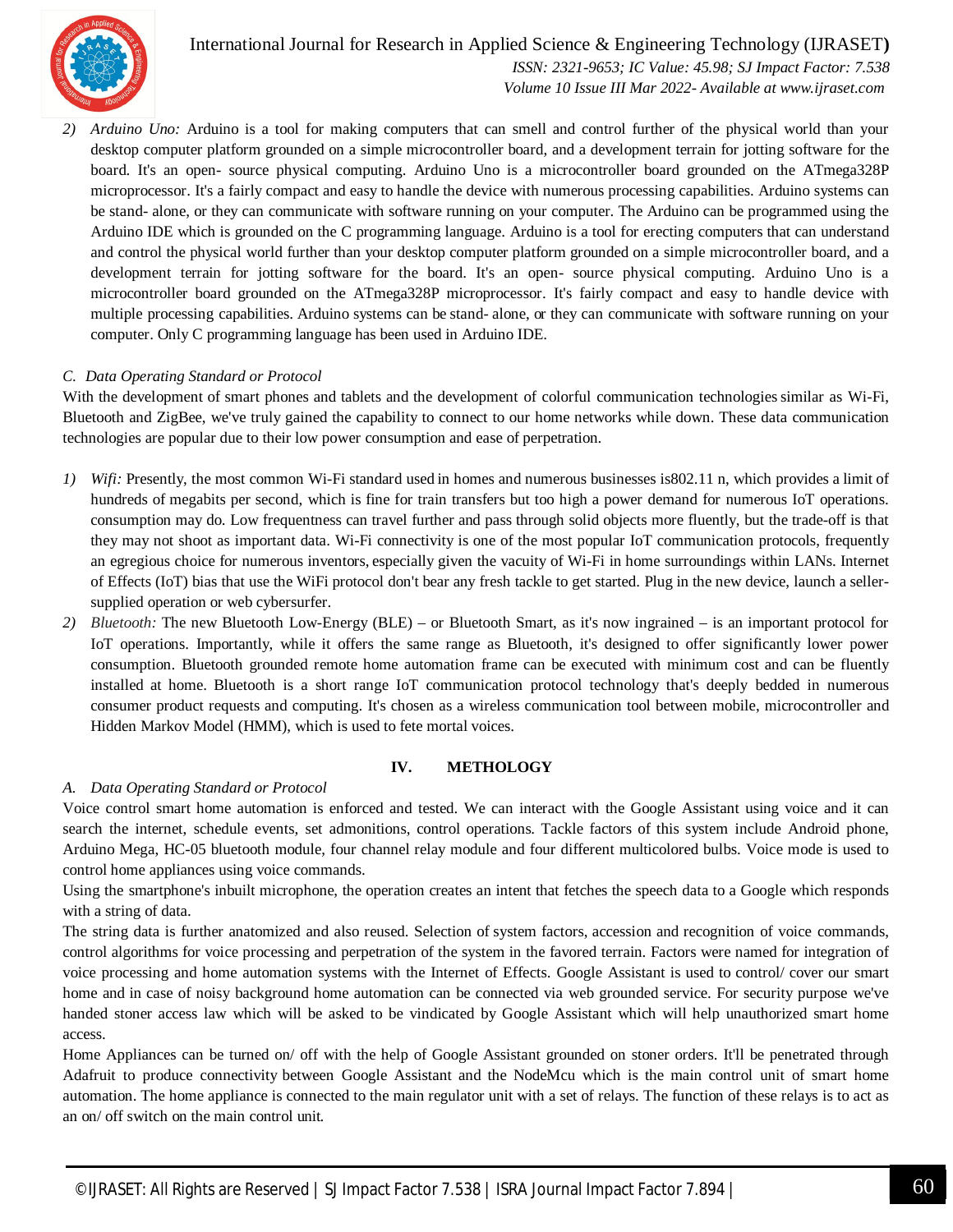

 *ISSN: 2321-9653; IC Value: 45.98; SJ Impact Factor: 7.538*

 *Volume 10 Issue III Mar 2022- Available at www.ijraset.com*



Fig 2. Structure of Intelligent Home Automation

Google Assistant needs voice commands in this design. A pall grounded Adafruit account, which is a free IoT web, used to produce virtual switches, is being linked to the IFTTT website, which is used to produce tentative statements. In which druggies can pierce and control their smart home using Google Assistant and a web grounded service using an IoT grounded operation that uses Adafruit and IFTTT to by using tentative statements. It has taken sequestration, security and home health to the coming position through a co-operation with IFTTT, a service that allows rule- grounded conduct and triggers between a range of bias and services.



Fig 3. Typical configuration of aIntelligent automation system using the IoT platform

There are many breakout boards available for the ESP8266, but in this guide we are going to us e the Adafruit HUZZAH es8266 breakout, which is a very convenient ESP8266 breakout board. This makes it the perfect chip for the home automation sector. Now create a account in IFFTT website by same using email id which have been used for Adafruit. Then enter a voice phrases which will be used as a command for goggle assistant.

| <b>SIGN IN</b>                                                                                                     |
|--------------------------------------------------------------------------------------------------------------------|
| Your Adafruit account grants you access to all<br>of Adafruit, including the shop, learning<br>system, and forums. |
| <b>EMAIL OR USERNAME</b>                                                                                           |
| PASSWORD<br>Forget your password?                                                                                  |
| <b>SIGN IN</b>                                                                                                     |
| NEED AN ADAFRUIT ACCOUNT?                                                                                          |
| <b>SIGN UP</b>                                                                                                     |

Fig 4.1Creating a dashboard at Adafruit

Creating a new dashboard at Adafruit, name to the dashboard and save it.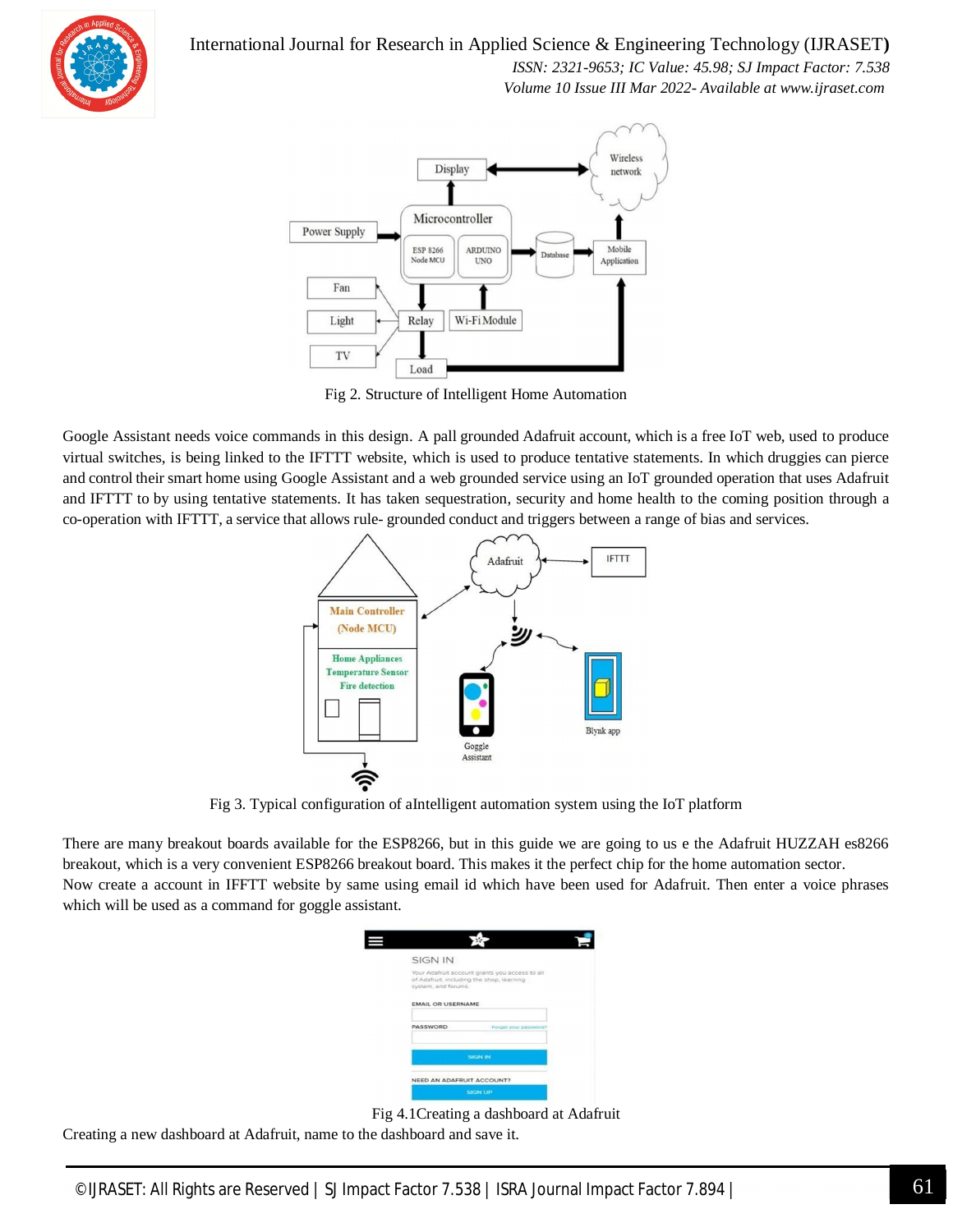

 *ISSN: 2321-9653; IC Value: 45.98; SJ Impact Factor: 7.538 Volume 10 Issue III Mar 2022- Available at www.ijraset.com*

|           | What do you want to say?                               |
|-----------|--------------------------------------------------------|
|           | turn on relay one                                      |
|           | What's another way to say it? (optional)               |
|           | turn the first relay on                                |
|           | And another way? (optional)<br>turn on the first relay |
| response? | What do you want the Assistant to say in               |
|           | ok, turning on relay one                               |

Fig 4.12IFTTT configured with actions and commands.

| $E$ Bock | S My Appleta IF Activity Q Search |                 |                                              |       |  |
|----------|-----------------------------------|-----------------|----------------------------------------------|-------|--|
|          |                                   |                 | Choose a service<br>Stop Talf &              |       |  |
|          |                                   |                 | Q Sourch services type Google Assistant here |       |  |
|          |                                   |                 | sms                                          |       |  |
| Territor | <b>Date &amp; Time</b>            | <b>RSS Faad</b> | <b>SMS</b>                                   | Email |  |

Fig 4.13. Searching Goggle assistant

#### **V. CONCLUSION**

The data collected in this paper presented can be displayed, stored or reused and used to control appliances in the home. The NodeMCU combined with the ESP2866 was used as the main processing unit that collects data from the detector, processes it and also uploads it. By considering the below features, we've developed and tested the prototype. We've achieved the development of smart home by using Internet of Effects technologies. From trial, it was plant that we can manage to make a low cost, flexible and energy effective smart home for a better and greener future. For unborn work we'd like to add further control units which can make our smart home more intelligent which can be stationed virtually in real time situation. IoT systems use our own aural and language models to cover, execute and control conditioning through voice processing.

#### **REFERENCES**

- [1] Satyendra K. Vishwakarma, Babita Kumari , Prashant Upadhyaya and Arun Kumar Mishra "Smart Energy Efficient Home Automation System Using IoT" 2019 4th International Conference on Internet of Things: Smart Innovation and Usages (IoT-SIU).
- [2] Himanshu Singh, Vishal Pallagani, Vedant Khandelwal and Venkanna U. "IoT based Smart Home Automation System using Sensor Node".2018 4th International Conference on Recent Advances in Information Technology (RAIT)
- [3] Majid Al-Kuwari, Abdulrhman Ramadan, Yousef Ismael, Laith Al-Sughair, Adel Gastli, Senior Member, IEEE, Mohieddine Benammar, Senior Member, IEEE "Smart-Home Automation using IoT-based Sensing and Monitoring Platform".2018 IEEE 12th International Conference on Compatibility, Power Electronics and Power Engineering (CPE-POWERENG 2018)
- [4] M. Ebrahim Abidi, Ani Liza Asnawi, N.FM.Azmin, A.Z.Jusoh, S. Noorjannah Ibrahim, Huda Adibah Mohd Ramli, Norun Abdul Malek "Development of Voice Control and Home Security for Smart Home Automation".2018 7th International Conference on Computer and Communication Engineering (ICCCE)
- [5] Juan Celis ,Rodrillo Llanos , Sergio Castro , Sergio Sepúlveda, Byron Medina Department, Dinael Guevara, Luis Camargo, Jorge Gómez "Voice processing with Internet of Things for a home automation system".2018 IEEE XXV International Conference on Electronics, Electrical Engineering and Computing (INTERCON)
- [6] MURAD KHAN, JUNHO SEO, AND DONGKYUN KIM "Real-Time Scheduling of Operational Time for Smart Home Appliances Based on Reinforcement Learning". IEEE Access(Volume 8)

**.**